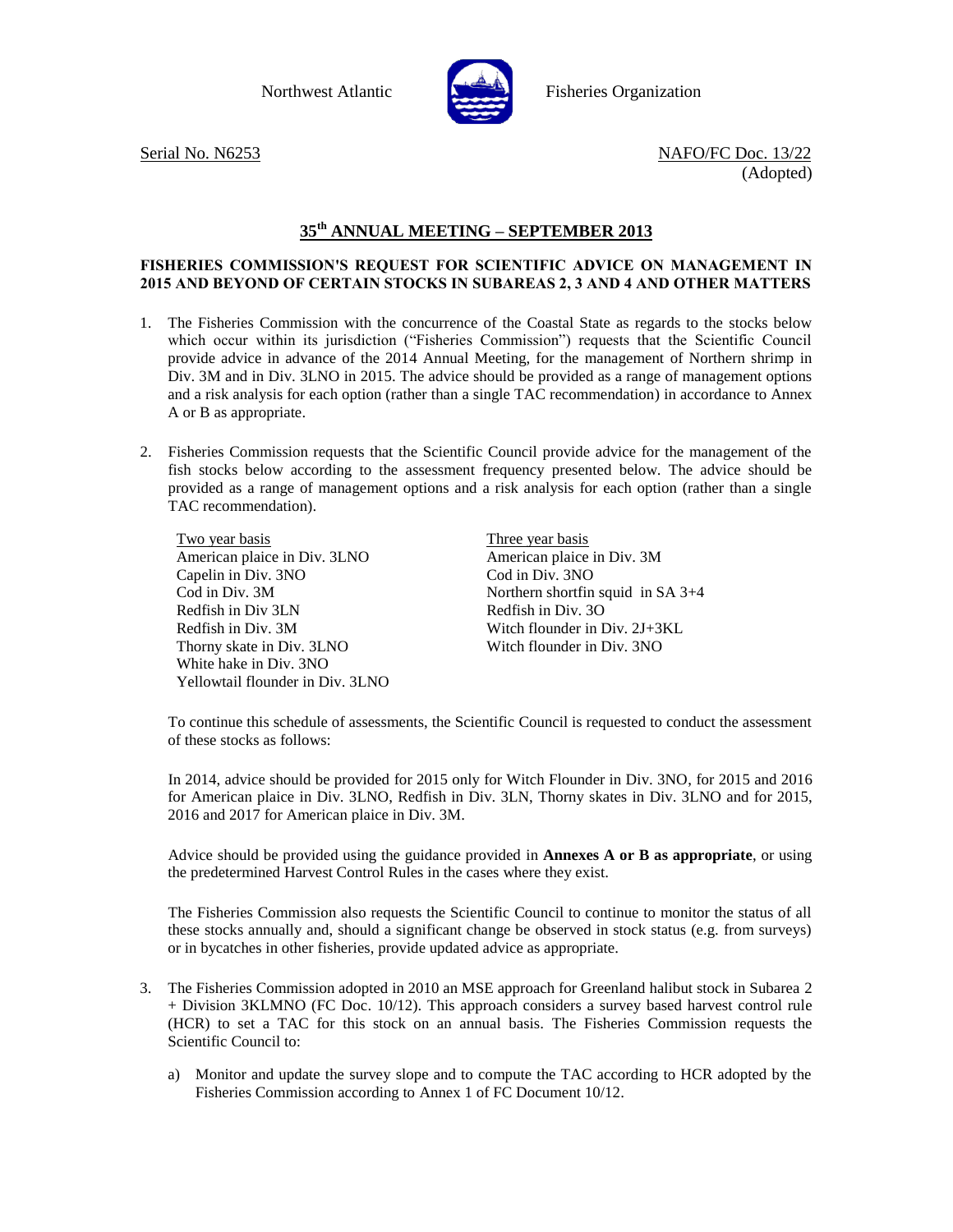- b) Advise on whether or not an exceptional circumstance is occurring.
- 4. The scientific advice for Div. 3LNO shrimp is based on the assessment of fishable biomass and the trends of exploitation rates. Interactions between stocks are likely to occur and may substantially contribute to the total mortality of shrimp.

The Fisheries Commission requests the Scientific Council to incorporate as much as possible information on stock interaction between these stocks in the management advice of Div. 3LNO shrimp and to provide sustainable exploitation rates on that basis.

- 5. The Fisheries Commission requests the Scientific Council to continue the work on reference points and provide *Bmsy* and *Fmsy* for cod in Div. 3M.
- 6. The Fisheries Commission requests the Scientific Council to provide reference points for Div. 3NO witch flounder including  $B_{lim}$ ,  $B_{max}$  and  $F_{max}$  through modelling or proxies.
- 7. The Fisheries Commission requests the Scientific Council to conduct a full assessment of Div. 3M cod and provide advice for 2015 on a range of management options and associated risks regarding reference points, according to Annexes A or B.
- 8. The Fisheries Commission requests the Scientific Council to develop a work plan to perform a Management Strategy Evaluation for Div. 3M cod, to explore operating models that could be used and report back through the Working Group on Risk-Based Management Strategies.
- 9. The Fisheries Commission requests the Scientific Council to analyze and provide advice on management measures that could improve selectivity in the Div. 3M cod and Div. 3M redfish fishery in the Flemish Cap in order to reduce possible by catches and discards. The objective is to reduce the mixed fisheries between cod and redfish, the by-catch of non-targeted stocks and to analyze if the selectivity pattern could be improved to reduce the catch of undersized fish.
- 10. The Scientific Council provides advice for a number of stocks based only on qualitative assessments of survey trends and catches (e.g. Div. 3NO white hake, Div. 3O redfish). For some of these stocks the advice is to lower the TAC to recent level of catches. On the other hand, there is an important effort in biological sampling, collection of fishing activity data and fishery independent surveys. There is also an important progress in providing more data to the Scientific Council such as VMS. In spite of these efforts, no progress has been reached regarding quantitative assessments of many stocks. The Fisheries Commission requests the Scientific Council to provide an overview for all stocks on what biological and fishery information is currently available by Contracting Party and what is necessary to improve in terms of data collection in order to develop quantitative assessments and biological reference points for stocks managed by NAFO.
- 11. The Fisheries Commission requests the Scientific Council to explore models that could be used to conduct a Management Strategy Evaluation for Div. 3LN redfish and report back through the Working Group on Risk-Based Management Strategies during their next meeting.
- 12. The Fisheries Commission requests the Scientific Council to continue to develop work on Significant Adverse Impacts in support of the reassessment of NAFO bottom fishing activities required in 2016, specifically an assessment of the risk associated with bottom fishing activities on known and predicted VME species and elements in the NRA.
- 13.Considering that the current closures for VME indicators (i.e. species and elements in Annex I.E VI and VII) established under Chapter II of the NAFO Conservation and Enforcement Measures (NCEM) are due for revision in 2014, the Fisheries Commission requests the Scientific Council to:
	- a. Summarize and assess all the data available collected through the NEREIDA project, CP RV surveys, and any other suitable source of information, to identify VMEs in the NRA, in accordance to FAO Guidelines and NCEM.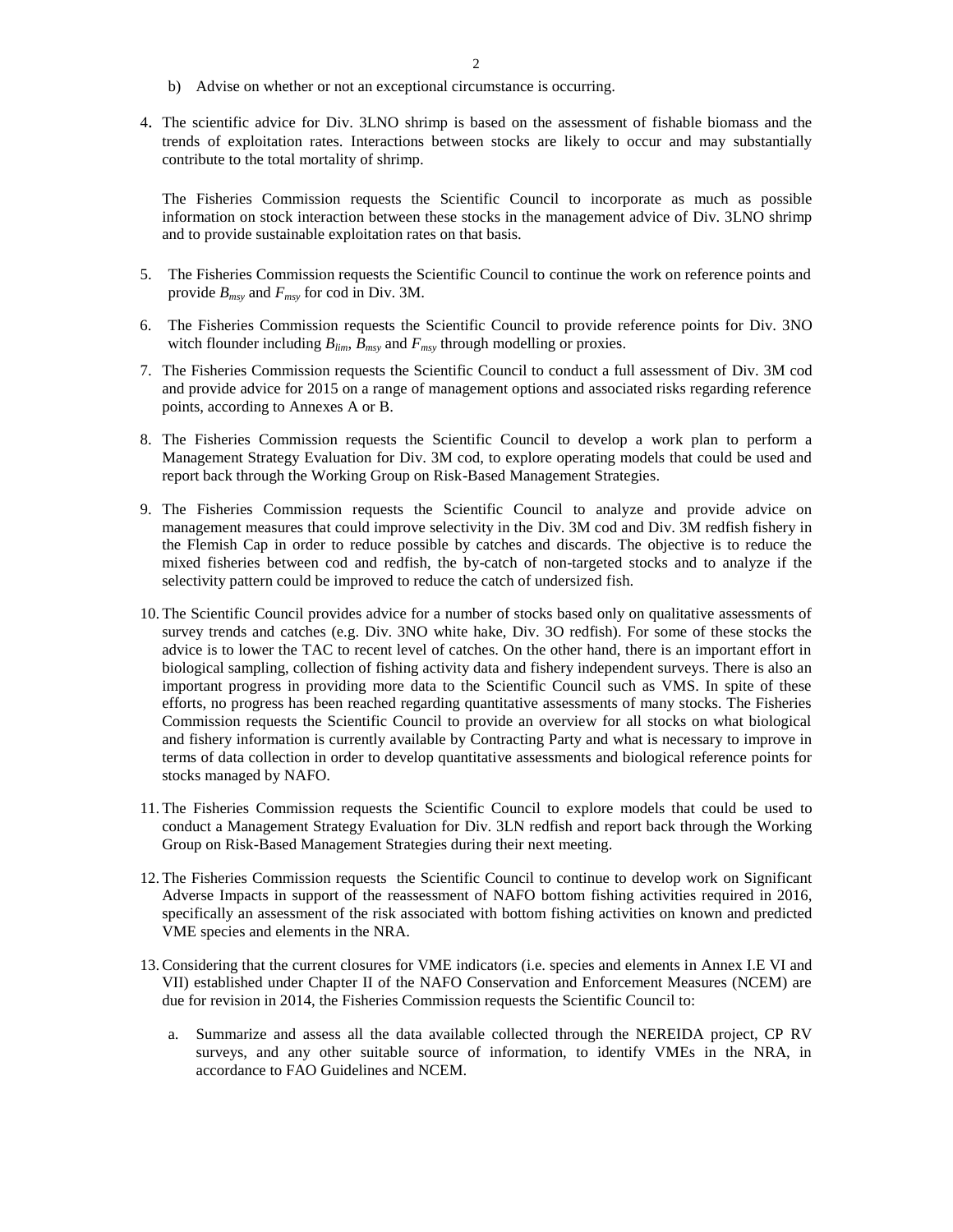- b. Based on these analyses, evaluate and provide advice in the context of current closures specified in the NCEM for the protection of VMEs and prioritize areas for consideration by the Ecosystem Approach to Fisheries Working Group.
- 14. Recognizing the work done in NAFO to prevent significant adverse impacts to vulnerable marine ecosystems, and the need for effective stock assessments;

Further recognizing that modifications to survey designs occur on regular basis in fisheries surveys in many cases,

Fisheries Commission requests that Scientific Council investigate the impacts of removing the closed areas from the survey design for relevant stock surveys for consideration in the review of closed areas in 2014.

15. The Fisheries Commission Working Group on Vulnerable Marine Ecosystems (WGFMS-VME) considered the scientific advice available at the time of its last meeting held in April 2013. No consensus was reached between Contracting Parties regarding specific management measures that are best suited in protecting areas 13 and 14 as reflected in Figure 2 of the Working Group report (NAFO/FC Doc. 13/3) and defined by the coordinates indicated in page 10 of that report.

New information from the EU Flemish Cap survey was expected to be available on sea pens later in 2013, which would help to clarify what type of management measures would best suit areas 13 and 14.

The Fisheries Commission requests the Scientific Council to provide the Fisheries Commission with the preliminary results or analysis, regarding occurrence of sea pens in areas towed close to areas 13 and 14 and advise if these reveal significant concentrations of VME indicators.

16. The Fisheries Commission requests the Scientific Council to evaluate and provide recommendations on the methodology for establishing standardized conversion factors outlined in STACTIC WP 13/3.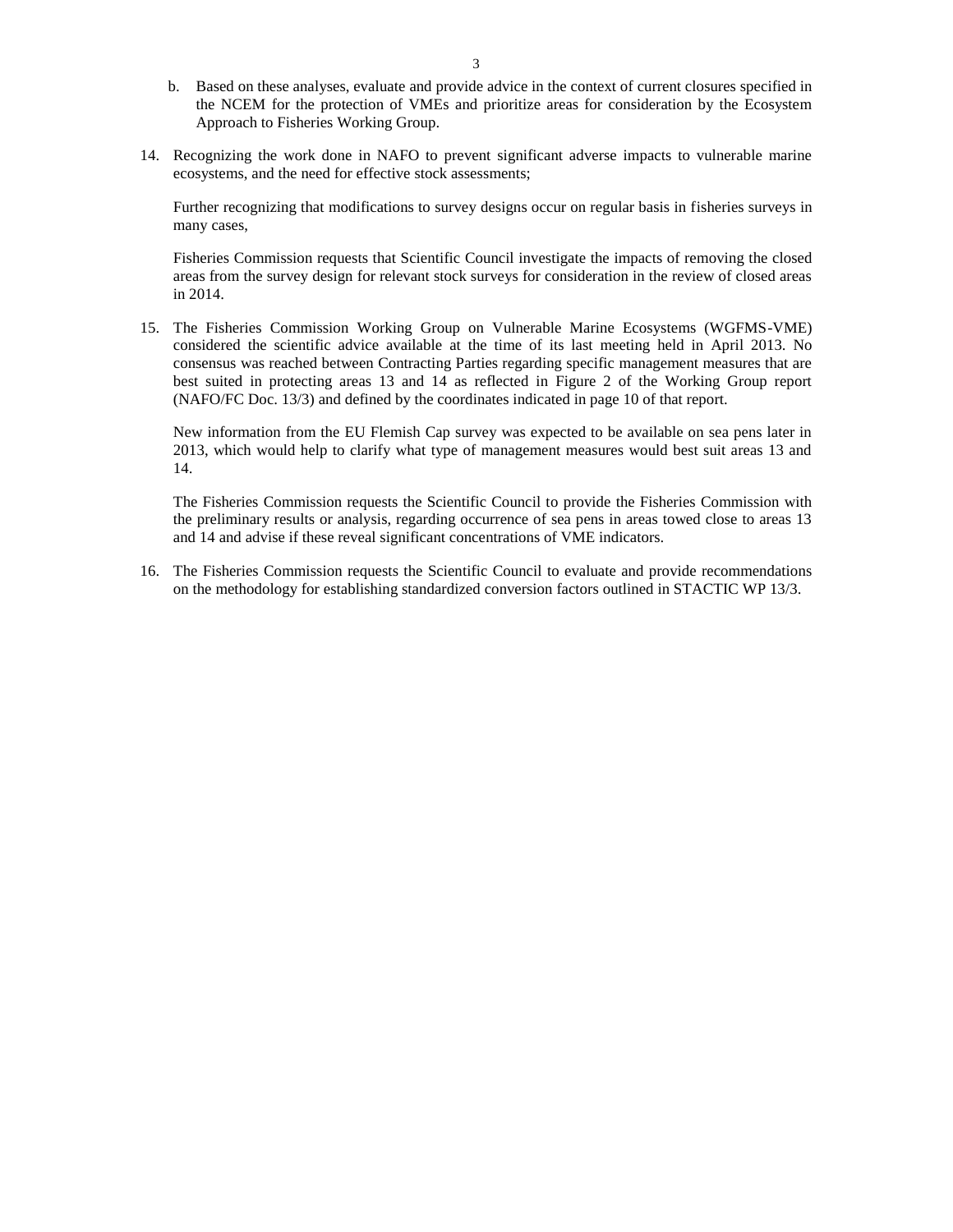## **ANNEX A: Guidance for providing advice on Stocks Assessed with an Analytical Model**

The Fisheries Commission request the Scientific Council to consider the following in assessing and projecting future stock levels for those stocks listed above. These evaluations should provide the information necessary for the Fisheries Commission to consider the balance between risks and yield levels, in determining its management of these stocks:

**1.** For stocks assessed with a production model, the advice should include updated time series of:

- Catch and TAC of recent years
- Catch to relative biomass
- Relative Biomass
- Relative Fishing mortality
- Stock trajectory against reference points
- And any information the Scientific Council deems appropriate.

Stochastic short-term projections (3 years) should be performed with the following constant fishing mortality levels as appropriate:

- For stocks opened to direct fishing: 2/3 *Fmsy*, 3/4 *Fmsy*, 85% *Fmsy*, 75% *F2013*, *F2013*, 125% *F2013*,
- For stocks under a moratorium to direct fishing:  $F_{2013}$ ,  $F = 0$ .

The first year of the projection should assume a catch equal to the agreed TAC for that year.

Results from stochastic short term projection should include risks of stock population parameters increasing above or falling below available biomass and fishing mortality reference points. The table indicated below should guide the Scientific Council in presenting the short term projections.

|                                   |                        |                        |                        | P(F > Film) |      |      | $P(B < B$ lim) |      |      | P(F>Fmsy) |      |      | P(B <bmsyp< td=""><td></td><td></td><td>P(B2016<br/><math>\geq</math><br/>B2013)</td></bmsyp<> |      |      | P(B2016<br>$\geq$<br>B2013) |
|-----------------------------------|------------------------|------------------------|------------------------|-------------|------|------|----------------|------|------|-----------|------|------|------------------------------------------------------------------------------------------------|------|------|-----------------------------|
| F in 2014 and<br>following years* | Yield<br>2014<br>(50%) | Yield<br>2015<br>(50%) | Yield<br>2016<br>(50%) | 2014        | 2015 | 2016 | 2014           | 2015 | 2016 | 2014      | 2015 | 2016 | 2014                                                                                           | 2015 | 2016 |                             |
| $2/3 F_{msy}$                     | t                      | t                      | $\ddot{}$              | %           | %    | %    | %              | %    | %    | $\%$      | $\%$ | %    | %                                                                                              | %    | %    | %                           |
| $3/4 F_{msy}$                     |                        | t                      |                        | %           | %    | %    | %              | %    | %    | $\%$      | $\%$ | %    | $\%$                                                                                           | $\%$ | %    | $\%$                        |
| 85% $F_{msy}$                     |                        | t                      |                        | %           | %    | %    | %              | %    | %    | $\%$      | $\%$ | %    | $\%$                                                                                           | $\%$ | %    | $\%$                        |
| $0.75$ X $F_{2013}$               |                        | t                      |                        | %           | $\%$ | $\%$ | %              | %    | %    | $\%$      | $\%$ | %    | $\%$                                                                                           | $\%$ | %    | $\%$                        |
| $F_{2013}$                        |                        | t                      |                        | %           | %    | %    | %              | %    | %    | $\%$      | %    | %    | $\%$                                                                                           | $\%$ | %    | $\%$                        |
| 1.25 X $F_{2013}$                 |                        | t                      |                        | %           | %    | %    | %              | %    | %    | $\%$      | $\%$ | %    | $\%$                                                                                           | %    | %    | $\%$                        |
| $F=0$                             | t                      | t                      |                        | %           | %    | $\%$ | %              | %    | $\%$ | %         | $\%$ | $\%$ | $\%$                                                                                           | %    | %    | $\%$                        |

Limit reference points

**2.** For stock assessed with an age-structured model, information should be provided on stock size, spawning stock sizes, recruitment prospects, historical fishing mortality. Graphs and/or tables should be provided for all of the following for the longest time-period possible:

• historical yield and fishing mortality;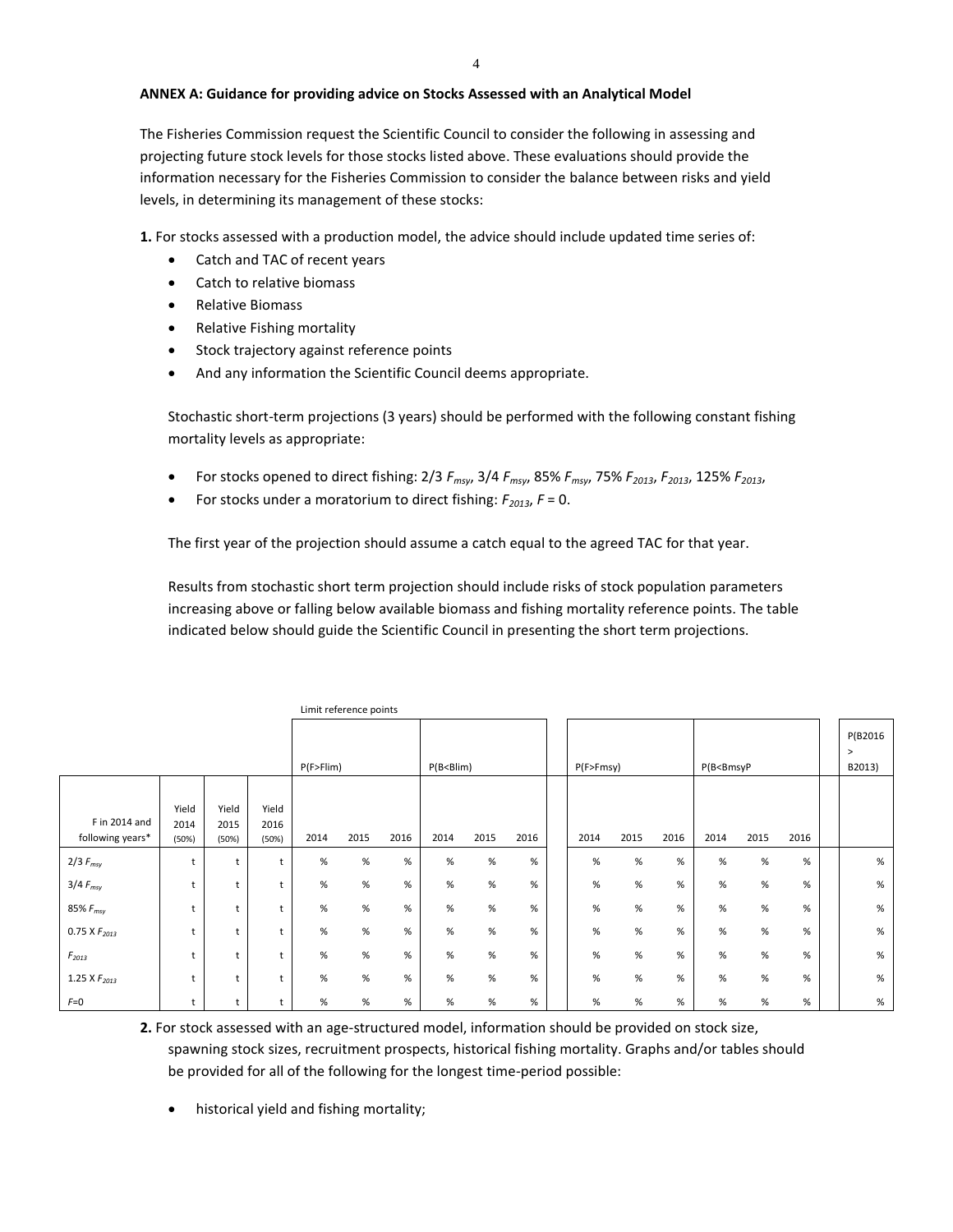- spawning stock biomass and recruitment levels;
- Stock trajectory against reference points

And any information the Scientific Council deems appropriate

Stochastic short-term projections (3 years) should be performed with the following constant fishing mortality levels as appropriate:

- For stocks opened to direct fishing:  $F_{0.1}$ ,  $F_{max}$ , 2/3  $F_{max}$ , 3/4  $F_{max}$ , 85%  $F_{max}$ , 75%  $F_{2013}$ ,  $F_{2013}$ , 125% *F2013*,
- For stocks under a moratorium to direct fishing:  $F_{2013}$ ,  $F = 0$ .

The first year of the projection should assume a catch equal to the agreed TAC for that year.

Results from stochastic short term projection should include:

- The 10%, 50% and 90% percentiles of the yield, total biomass, spawning stock biomass and exploitable biomass for each year of the projections
- The risks of stock population parameters increasing above or falling below available biomass and fishing mortality reference points. The table indicated below should guide the Scientific Council in presenting the short term projections.

|                                        |               |               |               |                  | LITTLE FOR LITTLE POINTS |      |                  |      |      |  |                  |      |      |                |      |      |                                   |
|----------------------------------------|---------------|---------------|---------------|------------------|--------------------------|------|------------------|------|------|--|------------------|------|------|----------------|------|------|-----------------------------------|
|                                        |               |               |               | $P(F > F_{lim})$ |                          |      | $P(B < B_{lim})$ |      |      |  | $P(F > F_{0.1})$ |      |      | $P(F>F_{max})$ |      |      | $P(B_{2016})$<br>$>$ $B_{2013}$ ) |
| $F$ in 2014 and<br>following<br>years* | Yield<br>2014 | Yield<br>2015 | Yield<br>2016 | 2014             | 2015                     | 2016 | 2014             | 2015 | 2016 |  | 2014             | 2015 | 2016 | 2014           | 2015 | 2016 |                                   |
| $\mathfrak{F}_{0.1}$                   | t             | t             | t             | %                | $\%$                     | %    | $\%$             | %    | %    |  | $\%$             | $\%$ | %    | $\%$           | %    | %    | %                                 |
| $F_{\it max}$                          | t             | t             | $\mathsf{t}$  | $\%$             | %                        | $\%$ | $\%$             | $\%$ | $\%$ |  | %                | $\%$ | $\%$ | $\%$           | $\%$ | $\%$ | $\%$                              |
| $66\% F_{max}$                         | t             | t             | t             | $\%$             | $\%$                     | %    | $\%$             | $\%$ | %    |  | $\%$             | $\%$ | $\%$ | $\%$           | %    | $\%$ | $\%$                              |
| 75% $F_{max}$                          | t             | t             | t             | $\%$             | %                        | %    | $\%$             | $\%$ | $\%$ |  | $\%$             | $\%$ | $\%$ | $\%$           | $\%$ | $\%$ | $\%$                              |
| 85% $F_{max}$                          | t             | t             | t             | $\%$             | %                        | %    | %                | $\%$ | %    |  | %                | $\%$ | %    | $\%$           | %    | %    | %                                 |
| 0.75 X $F_{2013}$                      | t             | t             | t             | $\%$             | %                        | %    | $\%$             | $\%$ | %    |  | %                | $\%$ | $\%$ | $\%$           | %    | %    | $\%$                              |
| $F_{2013}$                             | t             | t             | t             | $\%$             | $\%$                     | $\%$ | $\%$             | %    | $\%$ |  | $\%$             | $\%$ | $\%$ | $\%$           | $\%$ | %    | $\%$                              |
| 1.25 X $F_{2013}$                      | t             | t             | t             | $\%$             | $\%$                     | %    | $\%$             | $\%$ | %    |  | $\%$             | $\%$ | $\%$ | $\%$           | $\%$ | $\%$ | $\%$                              |

Limit reference points